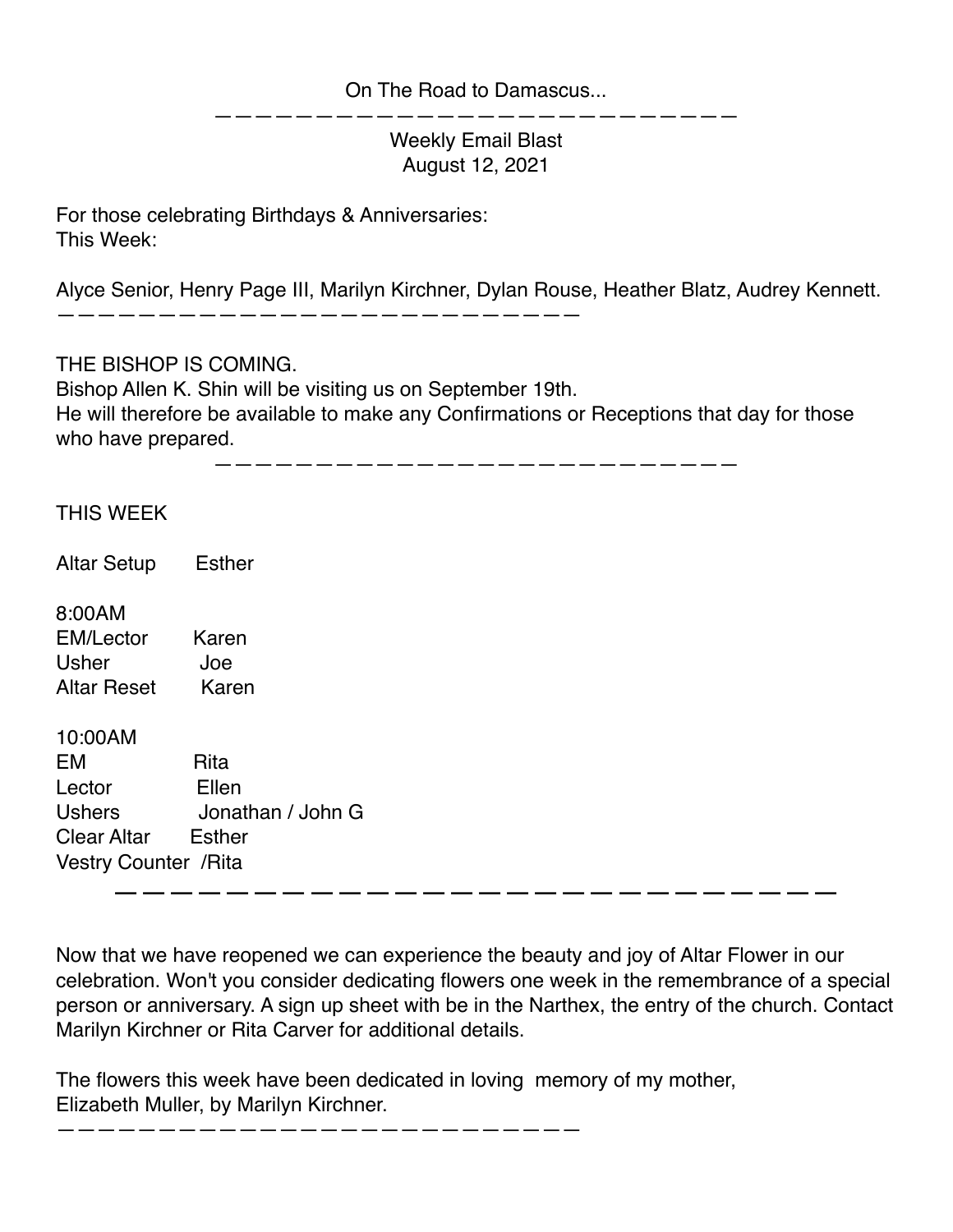COVID UPDATE

Given the current state of COVID and how rapid the numbers are going up and down, the Vestry voted at their last meeting to suspended hugs and the shaking of hands at the Peace of the Lord. They felt it safer to go back to waving at each other. This will begin this Sunday, August 15th.

Rural and Migrant Ministry is collecting monetary donations for their Back to School campaign. If you wish to participate, clearly mark your donation RMM while making it payable to St Paul's. We will take care of the rest. This is a worthy cause and the deadline is this Sunday, 8/15!

——————————————————————————

——————————————————————————

The Ice Cream Social will be this Sunday from 11:30am-1pm. Lawn Signs have been placed to help advertise our event. Jonathan Symer will need about 5 people to help at 3pm on Saturday to get our tent in place. Please let him know if you are available to assist.

Ice cream will be served with your choice sundae toppings. Sorbet will also be an option for the lactose intolerant! Coffee and water will also be offered. There will be tours of the church and an accompanying handout. A coloring table will be setup for the children. And the Thrift Shop will be open thanks to Kay S.

Please try to attend and participate in this outreach event to show our community what we have to offer at St. Paul's.

——————————————————————————

PLEASANT VALLEY DAYS PVBicentennialDays.com Click on the link above for the update info about PV Days St.Paul's Food Wagon Meeting for Pleasant Valley Days Thursday, August 12th 6pm at Nancy Adams' home - 251 Creek Rd. PV light refreshments will be served Agenda: 1. Create a plan and review what has worked in the past and what has not. 2. Discuss the current CDC/DCBOH suggestions and create a plan of action.

All past volunteers and any new volunteers are invited for a relaxing evening of fellowship and conversation. Masks are not required but encouraged for those who wish to wear them. Please RSVP by Wednesday, Aug. 11th to Nancy 845-464-2659 or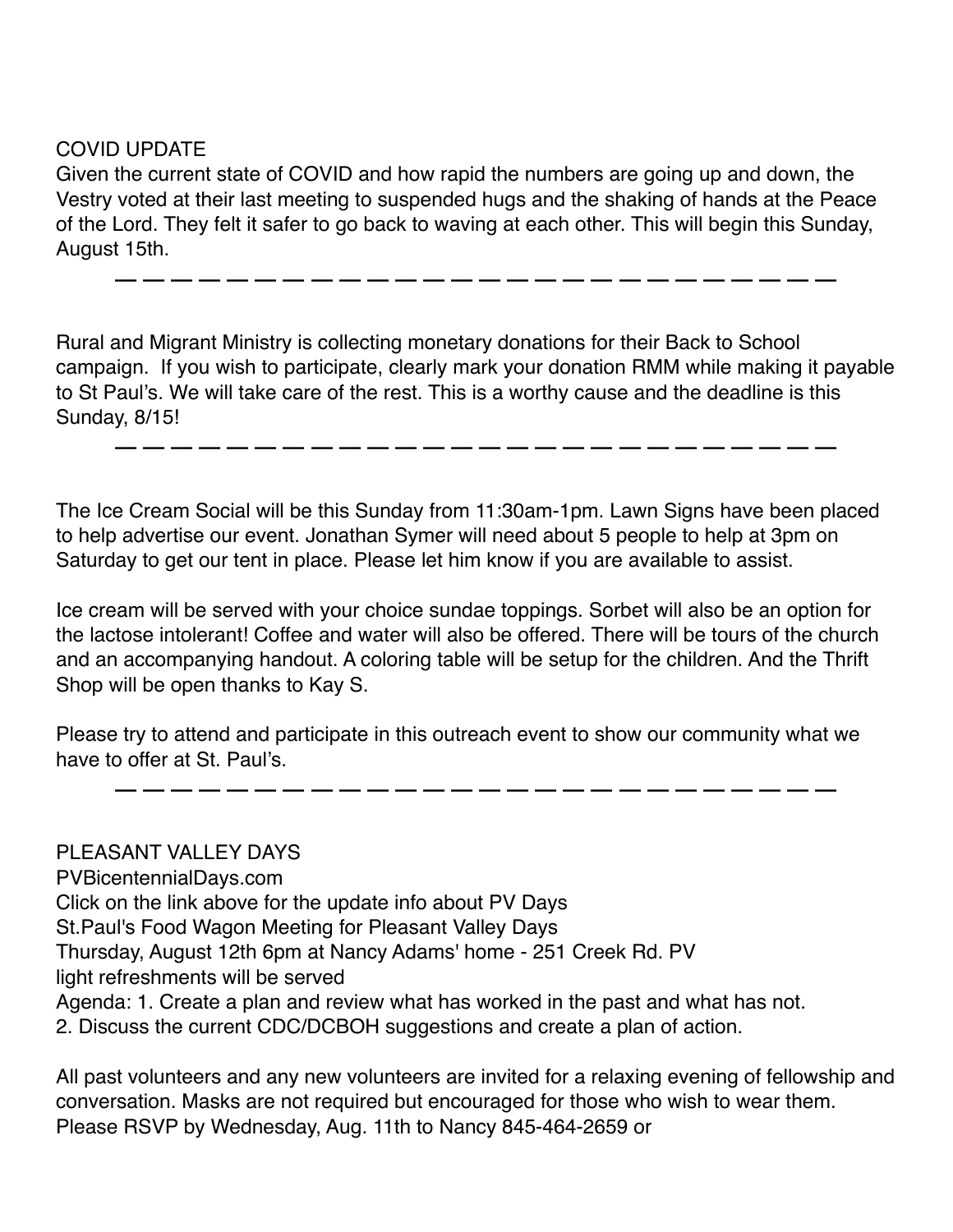nancyslittleangelspvny@gmail.com [\(mailto:nancyslittleangelspvny@gmail.com](mailto:nancyslittleangelspvny@gmail.com))

St. Paul's Food Wagon and PV Days

September 17th, 18th and 19th, the Town of Pleasant Valley will be celebrating its bicentennial anniversary. St. Paul's will be a food vendor. Our food wagon sells sausage and pepper sandwiches, hot dogs and hot pretzels along with a variety of sodas and water. It takes a great team to make this fundraiser success.

Planning and organizing started three months prior to the event with filling out various vendor and food permit applications. Insurance waivers and other documents are applied for as well. Checks are written.

It is now time to start recruiting volunteers and asking for donations of drinks and monies towards expenses.

The following outline gives an overview of what leads up to the weekend.

Last week in August – Pick up freezer from Kim Markers home. Sausage picked up in Hawthorne, New Jersey. Simplot frozen peppers and onions, Sabrett hot dogs and frozen pretzels picked up at either the wholesaler in Brewster or Restaurant Depot in Newburgh. All product is placed in freezers at Nancy Adams home, possibly in the Parish Hall as well. Check the food trailer and order any needed supplies such as gloves, wax papers aluminum foil wrappers, etc.

Beginning of September – Clean and stock trailer with non-perishable supplies. Check propane tanks are filled, grill and steam table will light. Sanitize the refrigerator. Call all volunteers and remind them of their commitment, make any necessary adjustments. Talk to Green Olive Deli to order the rolls. Make sure food permit is in possession, contact DCBOH if not asap. Attend 'Pleasant Valley Days Committee' Vendor meeting

Week of Sunday, September 12<sup>nd</sup> – Attend church and recruit last minute volunteers and collect any donations, as this will be the last day to donate. Get start up cash from Marilyn. Purchase hot dog rolls from BJ's and any last minute supplies. Load trailer with soda and water.

Thursday – Trailer is towed to Cady field and parked so tents can go in. A crew of 4 or 5 volunteers come down after 5:30 to place flags and banners on top of the trailer, a ladder, tables, chairs are brought from the parish hall, freezers are set up. Trailer power is plugged in, grill and steam table are tested. Pick up rolls and store at the Parish Hall.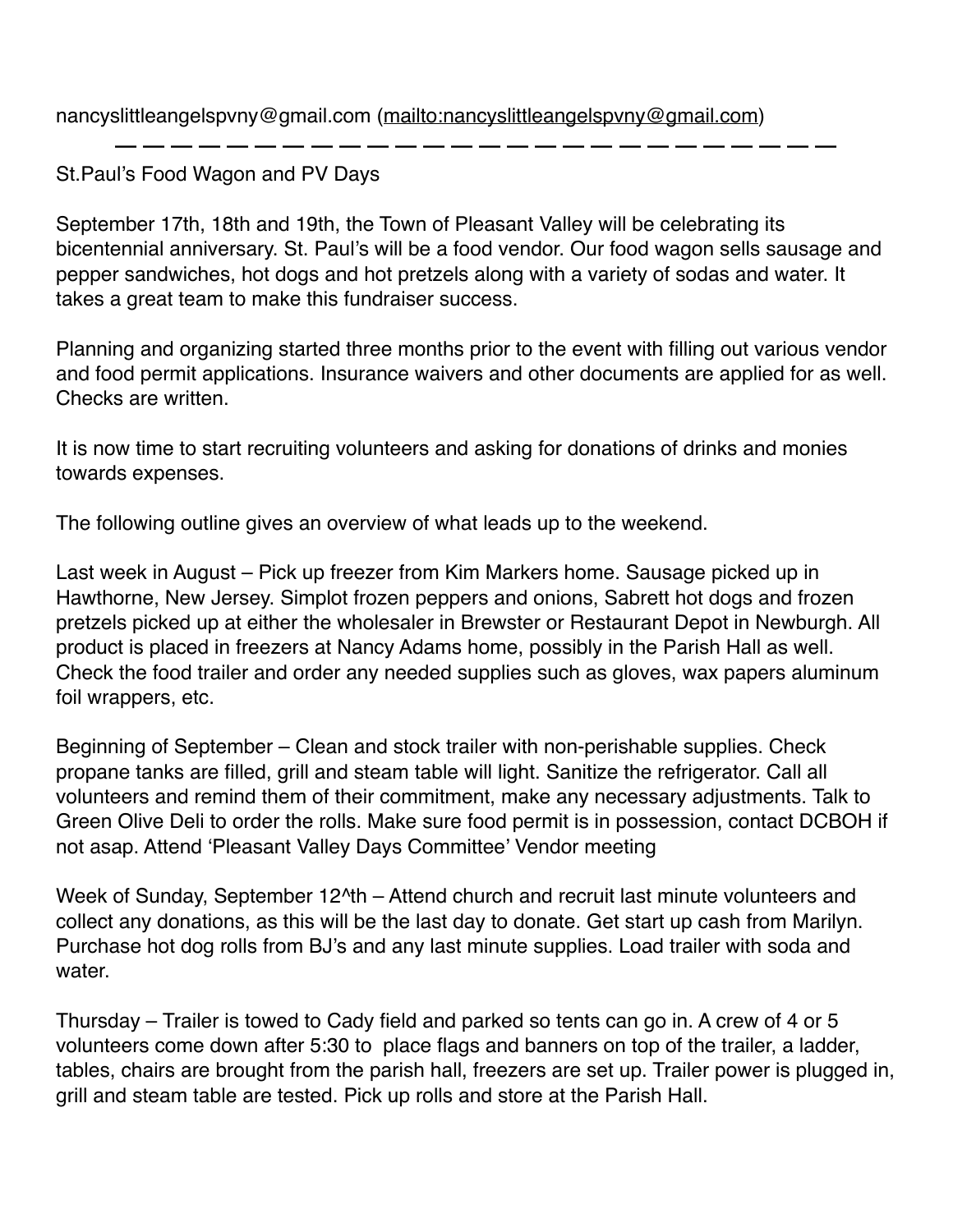Friday – Around 3pm, ice is picked up from the firehouse and brought to the trailer. Coolers are filled with water and soda. A crew of 2 or 3 begin to prep food and start to sell! Clean up begins when the event dies down. Grill is cleaned, steam table is washed down, refilled for Saturday and garbage is collected and thrown away.

Saturday – Around 11am, ice is picked up from the fire house and brought to the trailer. Trailer is swept out, wiped down and prepped. Food Inspector stops in, checks frozen food is frozen, cold food is cold, safety protocols are being followed. Crew of 2 or 3 prepare food around 12pm. This is the longest day and crews change through out the day. Clean up begins during the fireworks. Garbage is collected and thrown away.

Sunday – This year the bishop will be at St. Paul's so Sunday schedule will be a little different. In the past Sundays are usually busy only after the parade which steps off at 1pm and then it dies down. But this year, a band will be playing from 3 to 5 pm. Crew of 3 to 4 will be cooking and selling and then an addition crew of 3 to 4 will come down for clean up at 5pm. Everything needs to be cleaned and broken down. So, refer to Thursday set up to see all that needs to be done. Trucks are helpful to return tables and other items to the parish hall. Trailer is towed back to the church or to Nancy's for a thorough cleaning before being locked up.

So, if you are interested in joining this team for some work but mostly fun and fellowship, please call Nancy at 845-464-2659. This outline may seem overwhelming, but it really isn't! Just a few hours of your time helps St.Paul's !

The Pleasant Valley Weekend Food Trailer Committee is asking for your help! Pleasant Valley Weekend is September 17, 18 and 19th. It is the town's bicentennial celebration! If you wish to volunteer for the weekend, we have a variety of over 100 man hours available. Contact Nancy Adams – 464-2659/635-1448 or email Nancy at nancyslittleangelspvny@gmail.com (mailto:nancyslittleangelspvny@gmail.com?subject=PV%20Weekend) .

This year we are asking for donations of cases of bottled water, Arizona Green Tea or Lipton Lemon Iced Tea (PLASTIC BOTTLES ONLY) and CASH to purchase soda. (You can write a check to St. Paul's and in the memo line write "PV Days" or cash in an envelope with your name and "PV Days" written on it).

WE ARE IN NEED OF:

12 cases (24 pack or larger) of water

3 cases of Arizona Green Tea or Lipton Lemon Ice Tea

IF YOU WISH TO PURCHASE 16 OZ. PLASTIC BOTTLED SODA, WE ARE IN NEED OF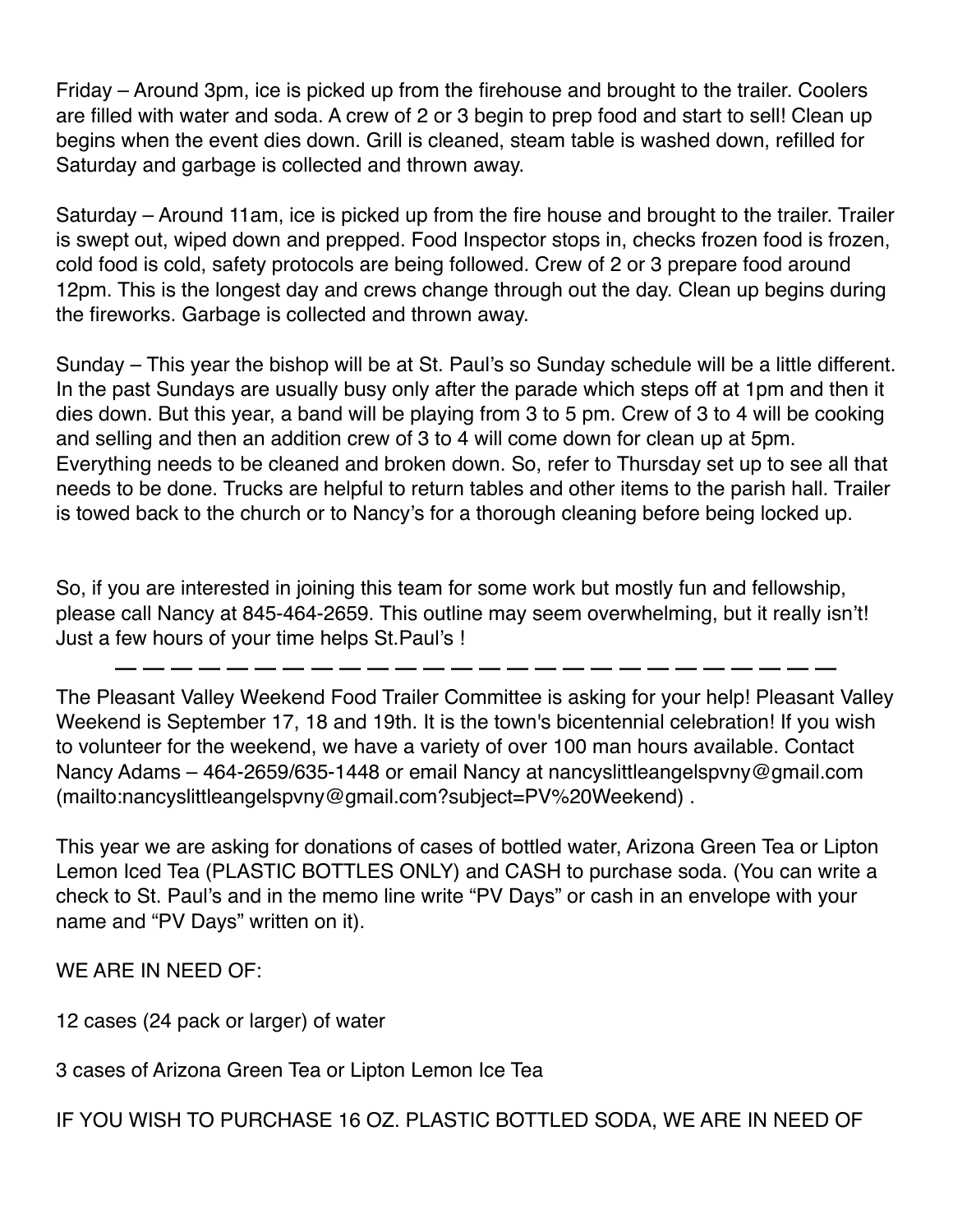| 12 cases of Coke                             | 4 cases of Diet Coke | 4 cases of Root Beer |
|----------------------------------------------|----------------------|----------------------|
| 4 cases of Orange Soda 1 cases of Dr. Pepper |                      | 2 cases of Sprite    |

We will collect donations on Sunday's starting August 1<sup>^</sup>st. through Sept. 12<sup>^th</sup> or until we have met our goal. (Monetary donations can be put in the plate or given to Marilyn K. at any time) You can also drop soda/water off at Nancy's house located at 251 Creek Road Pleasant Valley.

Thank you in advance!

Nancy and Rick

——————————————————————————

The Thrift Shop is OPEN FOR BUSINESS! Saturdays from 10 AM to 1 PM. Come one, come all. Please spread the word.

THIS WEEK - August 15th 11:30-1:00 Ice Cream Social September 17-19 PV Days September 19th Bishop Shin visits September 25th 4:30-7:00 Chicken BBQ

——————————————————————————

—————————————————————————— Special Prayer List

Judy Buechele Rick Harris Kathryn Kistinger Rosemary Wright 13 DeGarmo Road, Poughkeepsie 12603 Cards of prayer and encouragement are welcome.

——————————————————————————

Bishop's Corner:

If you missed any of this week's inspiring video messages from our Bishops, click on this blue link: Diocese of NY (https://vimeo.com/showcase/ednyhweaster2020) and it will take you to the page with all their wonderful videos.

——————————————————————————

**Reminders**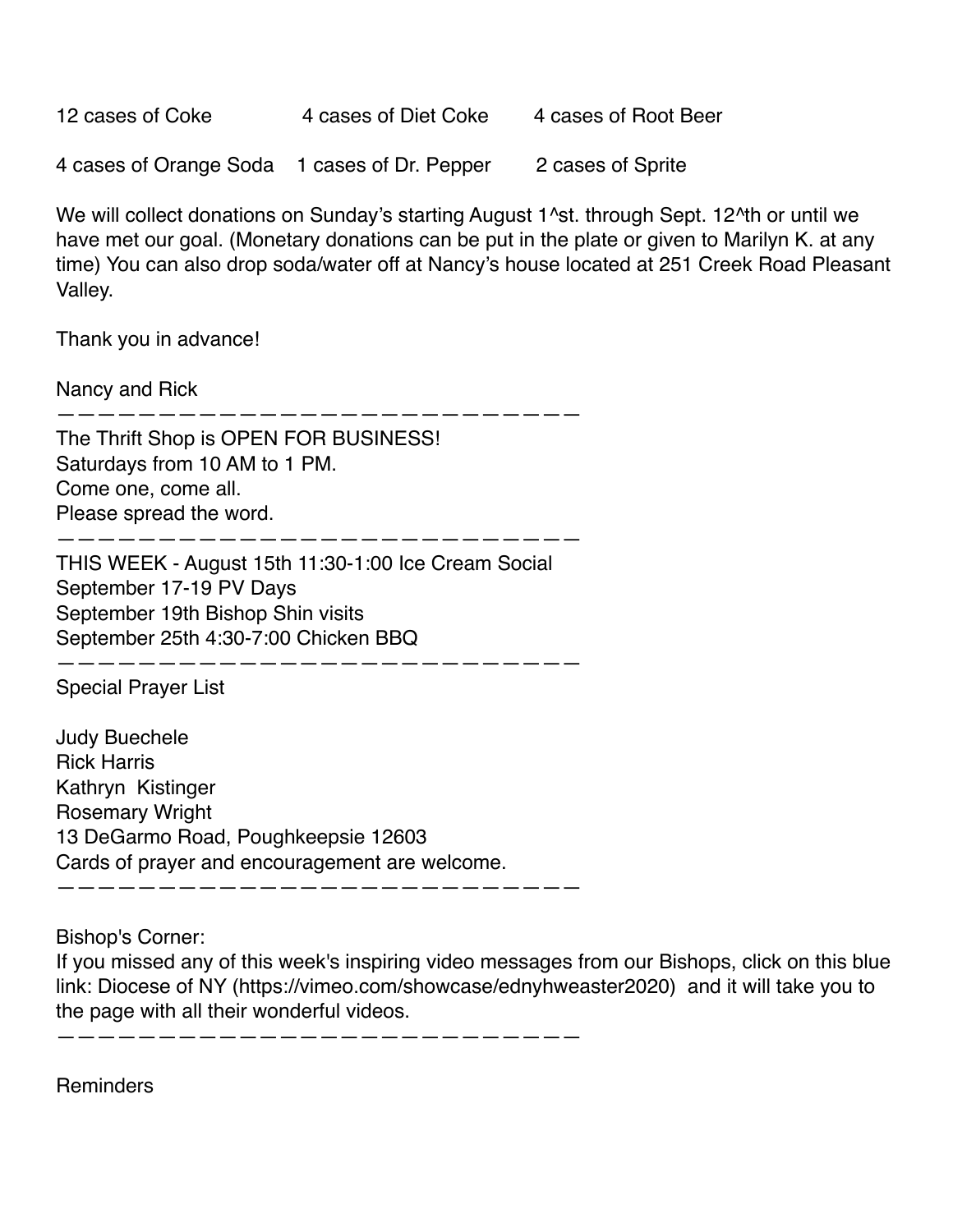Adams Gift Cards: Year-Round Fundraising - PLEASE CALL GINNY OR DEBBY TO ARRANGE FOR PICKUP.

If you shop at Adams or give gift cards as gifts, our ministries benefit from this fundraiser. Thank You!

——————————————————————————

**Communications** 

If you use Facebook, please like & follow the St. Paul's page (https://www.facebook.com/ stpaulspleasantvalley/?ref=bookmarks) . Also, please invite people you know who may be interested in the mission and outreach ministries at St. Paul's. ALSO, please "Subscribe" to our YouTube channel and let others know about it. Let's get the WORD out!

——————————————————————————

UPDATED Weekly Ministry Schedule First Wednesdays - 5:00 PM Ecumenical Food Pantry: PV United Methodist Church, Volunteers Welcome! OPEN WITH CURBSIDE SIGN-IN AND DELIVERY

All Wednesdays: 1:00-2:30 PM Bible Study: Sepe Room, Parish Hall SUSPENDED

Fridays: (every week) 6:00 PM: Evening Prayer, Church RESUMED

Sundays: 8:00 AM Holy Eucharist Rite I, Church RESUMED 9:45 AM Sunday School, PH SUSPENDED 10:00 AM Holy Eucharist Rite II, Church RESUMED 10:00 AM Micro Service via YouTube (https://bit.ly/2WMf1Kh) -NOW LIVESTREAMING ON FACEBOOK 11:30 AM - 12:00 PM Adult Ed: Sepe Room, Parish Hall SUSPENDED ——————————————————————————

In case of Pastoral Emergency:

Please call a warden: Rick Harris 845-867-6516 or Rita Carver 518-622-0104. They will be able to contact the Priest on call for pastoral coverage.

——————————————————————————